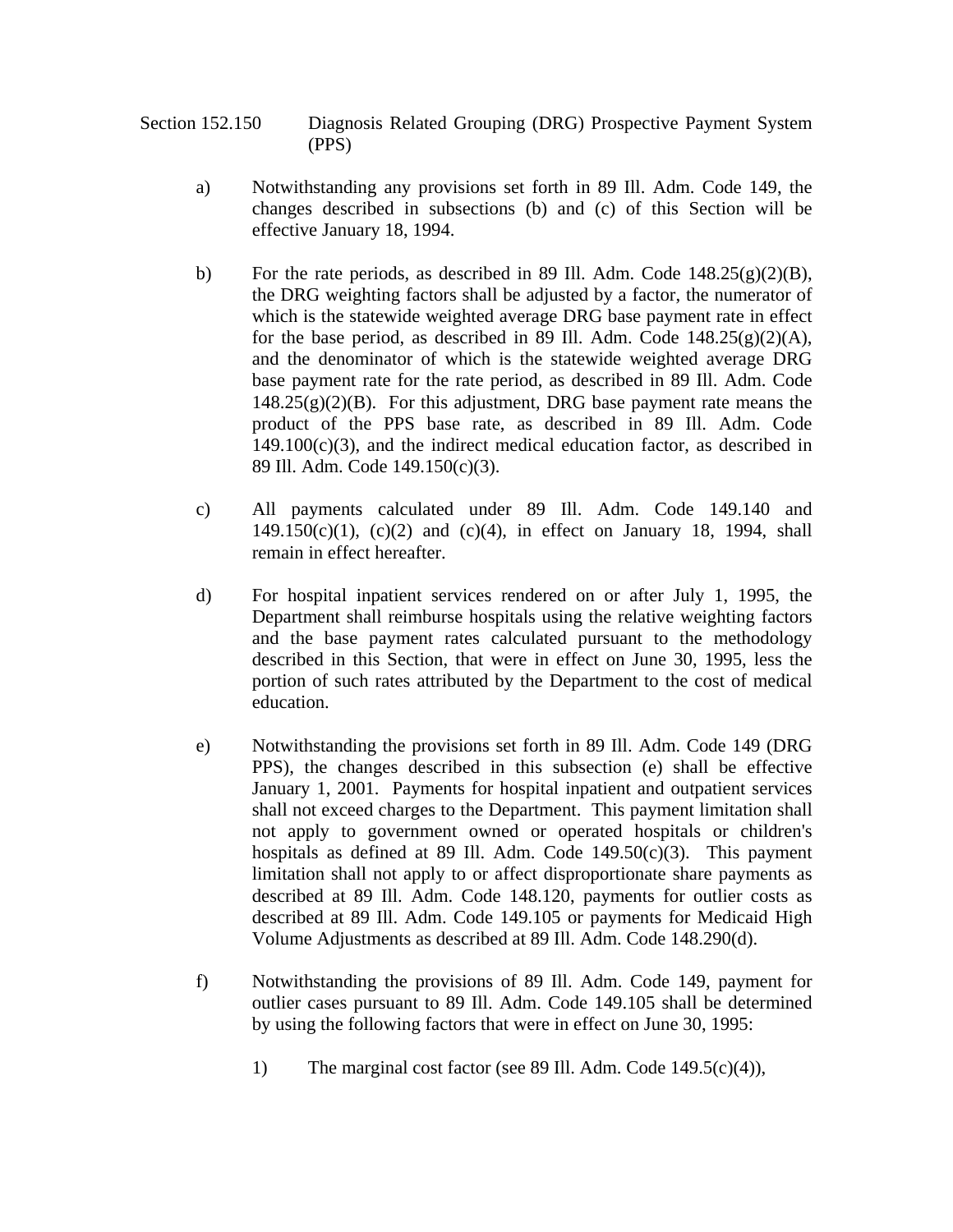- 2) The Metropolitan Statistical Area (MSA) wage index (see 89 Ill. Adm. Code 148.120(b)),
- 3) The Indirect Medical Education (IME) factor (see 89 Ill. Adm. Code 148.260(a)(1)(B)(iv)),
- 4) The cost to charge ratio (see 89 Ill. Adm. Code 149.105(c)(3)), and
- 5) Outlier Threshold
	- A) For admissions on December 3, 2001 through June 30, 2005, the cost outlier threshold (see 89 Ill. Adm. Code 149.5(c)(5)) multiplied by 1.22.
	- B) For admissions on or after July 1, 2005 through June 30, 2006, the cost outlier threshold (see 89 Ill. Adm. Code 149.5(c)(5)) multiplied by 1.40.
	- C) For admissions on or after July 1, 2006, the cost outlier threshold (see 89 Ill. Adm. Code  $149.5(c)(5)$ ) multiplied by 1.47.

(Source: Amended at 30 Ill. Reg. \_\_\_\_\_\_, effective \_\_\_\_\_\_\_\_\_\_\_\_\_\_\_\_)

Section 152.200 Non-DRG Reimbursement Methodologies

- a) Notwithstanding any provisions set forth in 89 Ill. Adm. Code 148, the changes described in subsection (b) of this Section will be effective January 18, 1994.
- b) All per diem payments calculated under 89 Ill. Adm. Code 148, except for those described in 89 Ill. Adm. Code 148.120, 148.160, 148.170, 148.175 and  $148.290(a)$ , (c) and (d), in effect on January 18, 1994, less the portion of such rates attributed by the Department to the cost of medical education, shall remain in effect hereafter.
- c) Notwithstanding the provisions set forth in 89 Ill. Adm. Code 148, Hospital Services, and 89 Ill. Adm. Code 146, Subpart A, Ambulatory Surgical Treatment Centers, the changes described in this subsection (c) shall be effective January 1, 2001. Payments for hospital inpatient and outpatient services and ambulatory surgical treatment services shall not exceed charges to the Department. This payment limitation shall not apply to government owned or operated hospitals or children's hospitals as defined at 89 Ill. Adm. Code  $149.50(c)(3)$ . This payment limitation shall not apply to or affect disproportionate share payments as described at 89 Ill. Adm. Code 148.120, payments for outlier costs as described at 89 Ill.